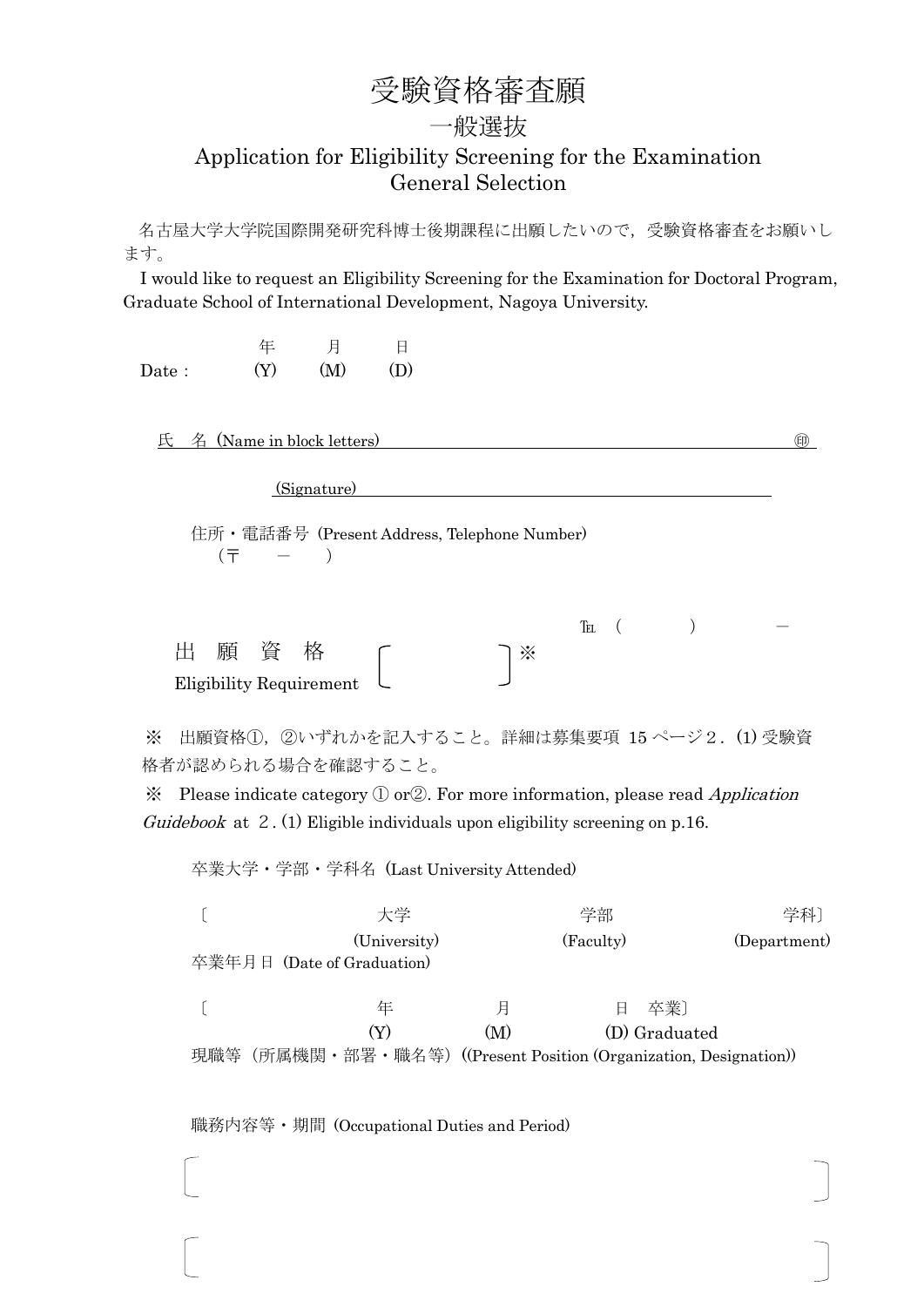## 出願資格(6)による受験資格審査願 社会人特別選抜

# Application for Eligibility Screening for the Examination: Category (6)

#### Special Selection for Applicants with Relevant Work Experience

名古屋大学大学院国際開発研究科博士後期課程に「出願資格(6)」により出願したいので、受 験資格審査をお願いします。

As my educational qualification falls under the category (6) of eligibility requirement, I would like to request an eligibility screening for the examination for Doctoral Program, Graduate School of International Development, Nagoya University.

 年 月 日 Date:  $(Y)$   $(M)$   $(D)$ 

氏 名 (Name in block letters) ㊞

(Signature)

住所・電話番号 (Present Address, Telephone Number)  $(\bar{T} - )$ 

 $\text{TEL}$  ( )

卒業大学・学部・学科名 (Last University Attended)

〔 学部 学科〕 (University) (Faculty) (Department) 卒業年月日 (Date of Graduation)

〔 年 月 日 卒業〕  $(Y)$   $(M)$   $(D)$ 

現職等 (所属機関・部署・職名等) (Present Position (Organization, Designation))

職務内容等・期間 (Occupational Duties and Period)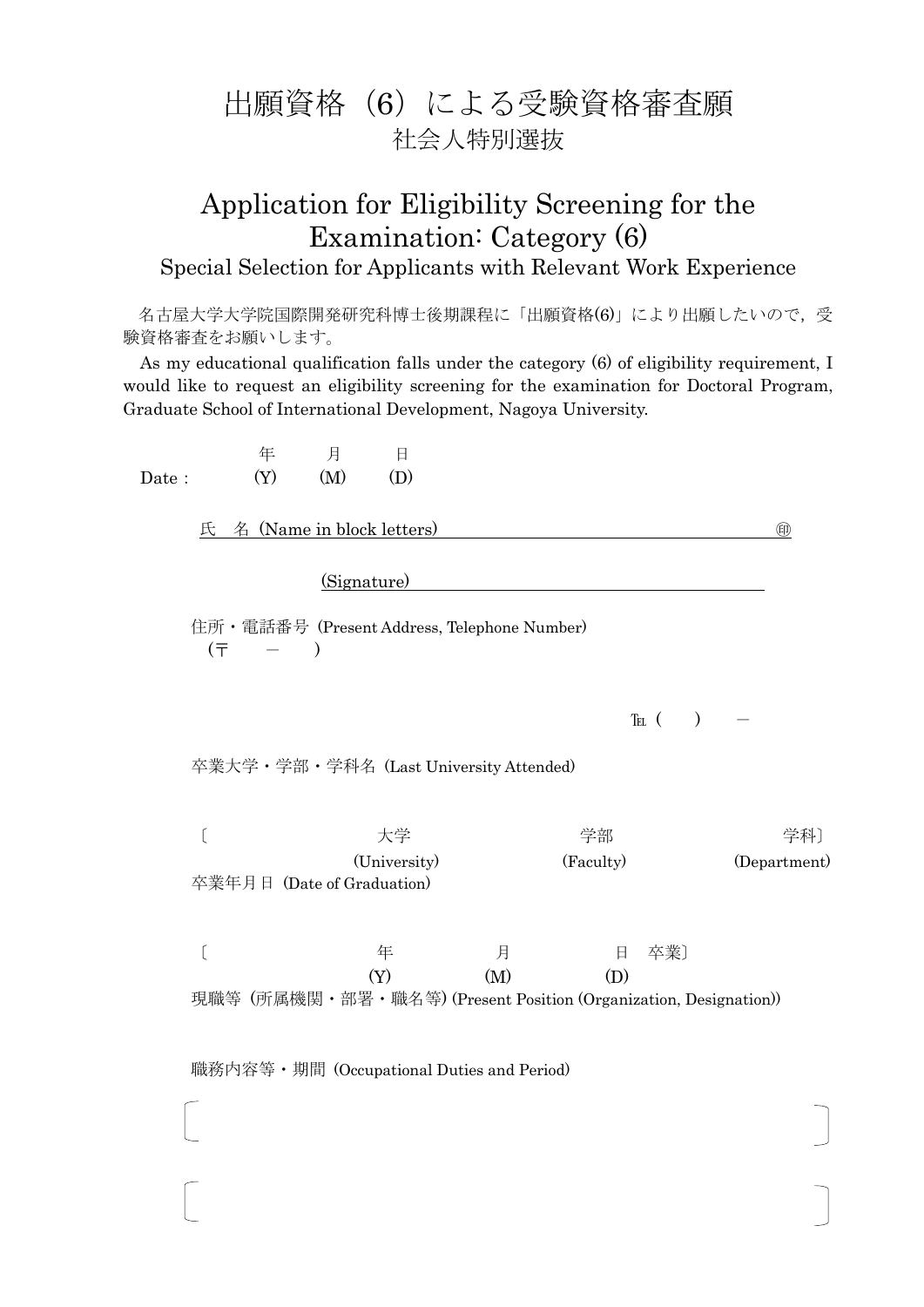### 出願資格(7)による受験資格審査願 社会人特別選抜 Application for Eligibility Screening for the Examination: Category (7) Special Selection for Applicants with Relevant Work Experience

名古屋大学大学院国際開発研究科博士後期課程に「出願資格(7)」により出願したいので、受 験資格審査をお願いします。

As my educational qualification falls under the category (7) of eligibility requirement, I would like to request an eligibility screening for the examination for Doctoral Program, Graduate School of International Development, Nagoya University.

|       |     | 月   |     |
|-------|-----|-----|-----|
| Date: | (Y) | (M) | (D) |

氏 名 (Name in block letters) ㊞

(Signature)